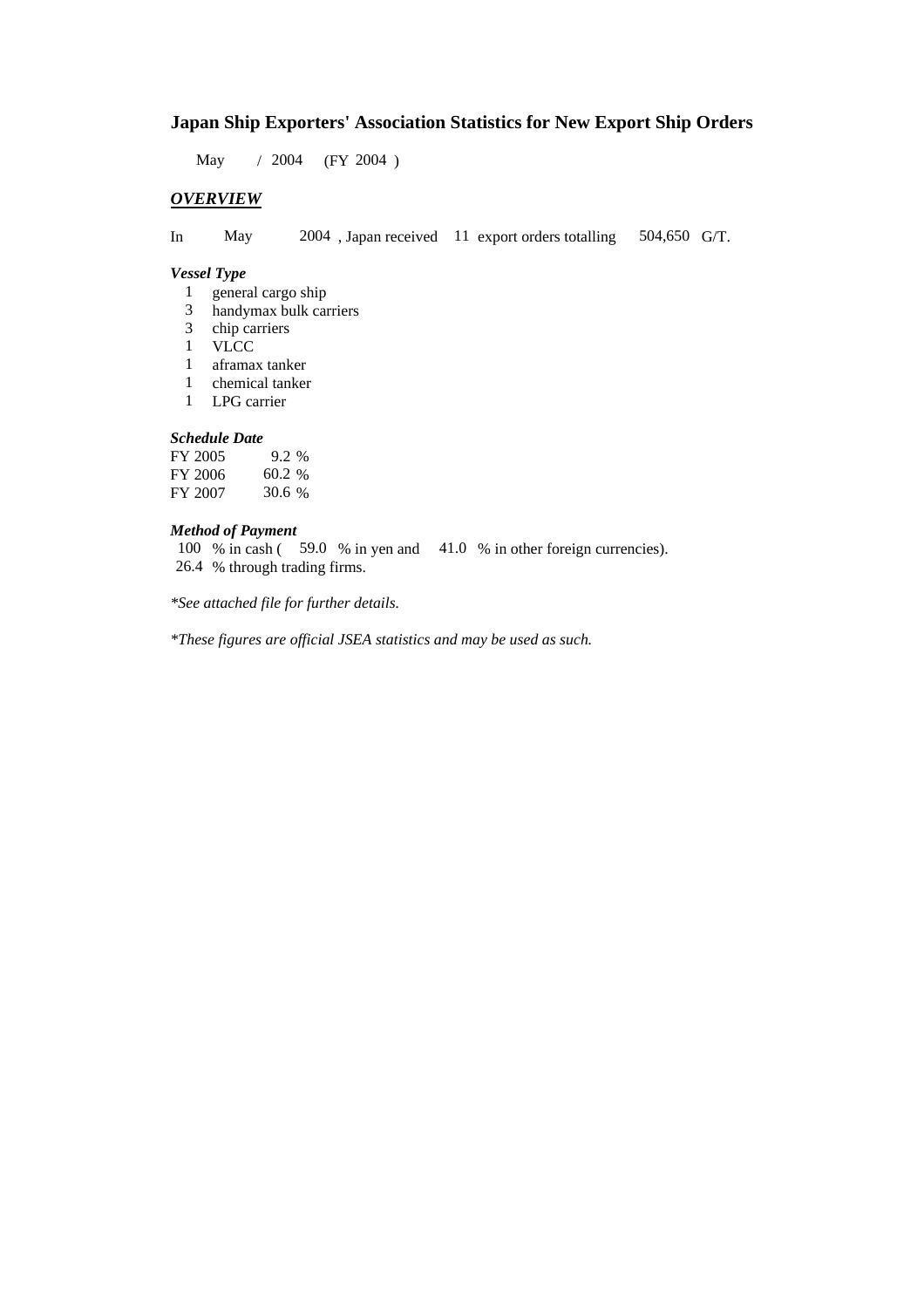#### New Export Orders Placed in May 2004 (FY 2004) Based on Fiscal Year

Description Apr 03 to Mar 04 Apr 03 to Jan 04 Feb 2004 Mar 2004 Apr 2004 May 2004 Apr 04 to May 04 Jan 04 to May 04 No. $No.$   $G/T$ T || No. | G/T || No. | G/T || No. | G/T || No. | G/T || G/T || No. | G/T || No. | G/T || No. | G/T General Cargos ( 53 2,427,250 51 2,417,750 0 0 2 9,500 1 6,050 1 4,750 2 10,800 9 422,300 Bulk Carriers 355 15,276,690 337 14,426,340 3 146,250 15 704,100 16 852,150 6 213,700 22 1,065,850 53 2,448,500 Tankers 1344| 8,342,471|| 108| 6,818,704| 7| 360,800| 19| 1,162,967| 3| 259,500| 4| 286,200| 7| 545,700|| 46| 2,926,217 Combined Carriers 1 0 0 0 0 0 0 0 0 0 0 0 0 0 0 0 0 **Others** s and  $\vert 0$  0 0 0 0 0 0 0 0 0 0 0 0 0 0 0 Total 5422| 26,046,411|| 496| 23,662,794| 10| 507,050| 36| 1,876,567| 20| 1,117,700| 11| 504,650| 31| 1,622,350|| 108| 5,797,017  $\boxed{FY\,2002/FY2003\,(%)}$  \* 172.4  $\boxed{ }$  200.0  $\boxed{ }$  40.9  $\boxed{ }$  92.2  $\boxed{ }$  101.6  $\boxed{ }$  22.5  $\boxed{ }$  48.6  $\boxed{ }$  \*\* 70.4 In CGT12,538,680 11,435,009 228,865 874,806 481,318 249,378 730,696 2,766,788

*Figures for shipbulding orders of 500 G/T and over for export as steel vessels placed with JSEA members are covered.*

\*FY 2002/FY2003

\*\*Calender Year 2004

JSEA (June 2004)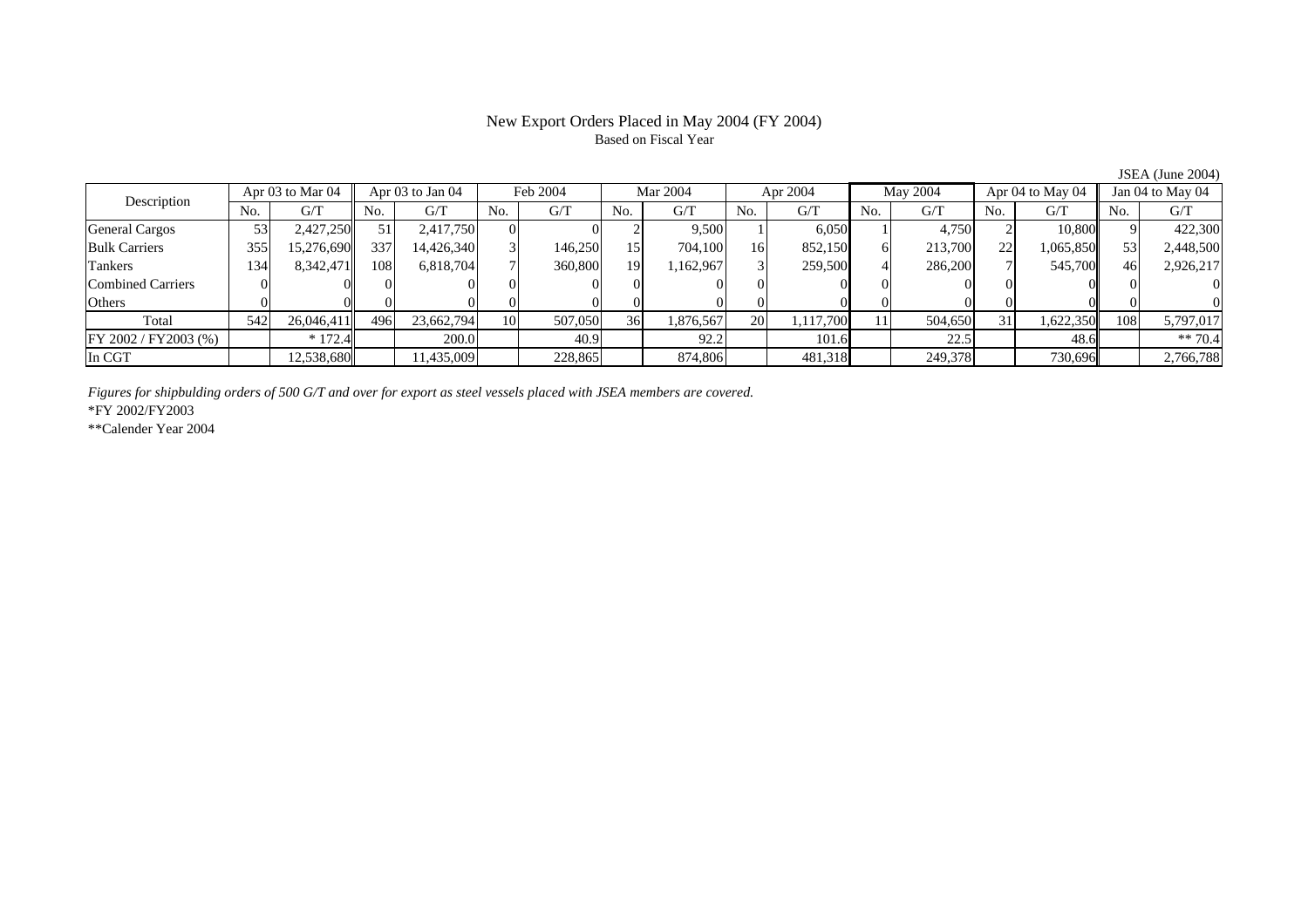# Based on Fiscal Year

Description Apr 03 to Mar 04 Apr 03 to Jan 04 Feb 2004 Mar 2004 Apr 2004 May 2004 Apr 04 to May 04 Jan 04 to May 04<br>No. 1 G/T No. 1 G/T No. 1 G/T No. 1 G/T No. 1 G/T No. 1 G/T No. 1 G/T No. 1 G/T No. 1 G/T No. 1 G/T No.  $G/T$ T || No. | G/T || No. | G/T || No. | G/T || No. | G/T || G/T || No. | G/T || No. | G/T || No. | G/T General Cargos 31 1,104,335 26 958,242 3 129,396 2 16,697 0 0 0 0 0 0 10 348,801 Bulk Carriers 1133| 4,561,732|| 86| 3,681,253| 13| 429,062| 14| 451,417| 12| 534,776| 10| 444,865| 22| 979,641|| 67| 2,587,988 Tankers 103 5,752,226 86 4,809,404 6 316,786 11 626,036 5 460,565 6 220,664 11 681,229 43 2,431,514 Combined Carriers 0 0 0 0 0 0 0 0 0 0 0 0 0 0 0 0 **Others** s and  $1$ 1 115,875 0 0 1 115,875 0 0 0 0 1 115,875 1 115,875 2 231,750 Total 2488| 11,534,168|| 198| 9,448,899| 23| 991,119| 27| 1,094,150| 17| 995,341| 17| 781,404| 34| 1,776,745|| 122| 5,600,053 FY 2002 / FY 2003 (%) \* 110.6 116.3 16.3 86.9 93.8 161.5 87.8 161.5 118.0 \* 118.0 \* 110.2 In CGT5,865,706 4,719,601 599,868 546,237 472,407 492,851 965,258 3,067,504

*Deliveries of new shipbuilding orders of 500 G/T and over for export as steel vessels placed with JSEA members are covered.*

\*FY 2002/FY2003

\*\*Calender Year 2004

JSEA (June 2004)

# Export Ships Delivered in May 2004 (FY 2004)